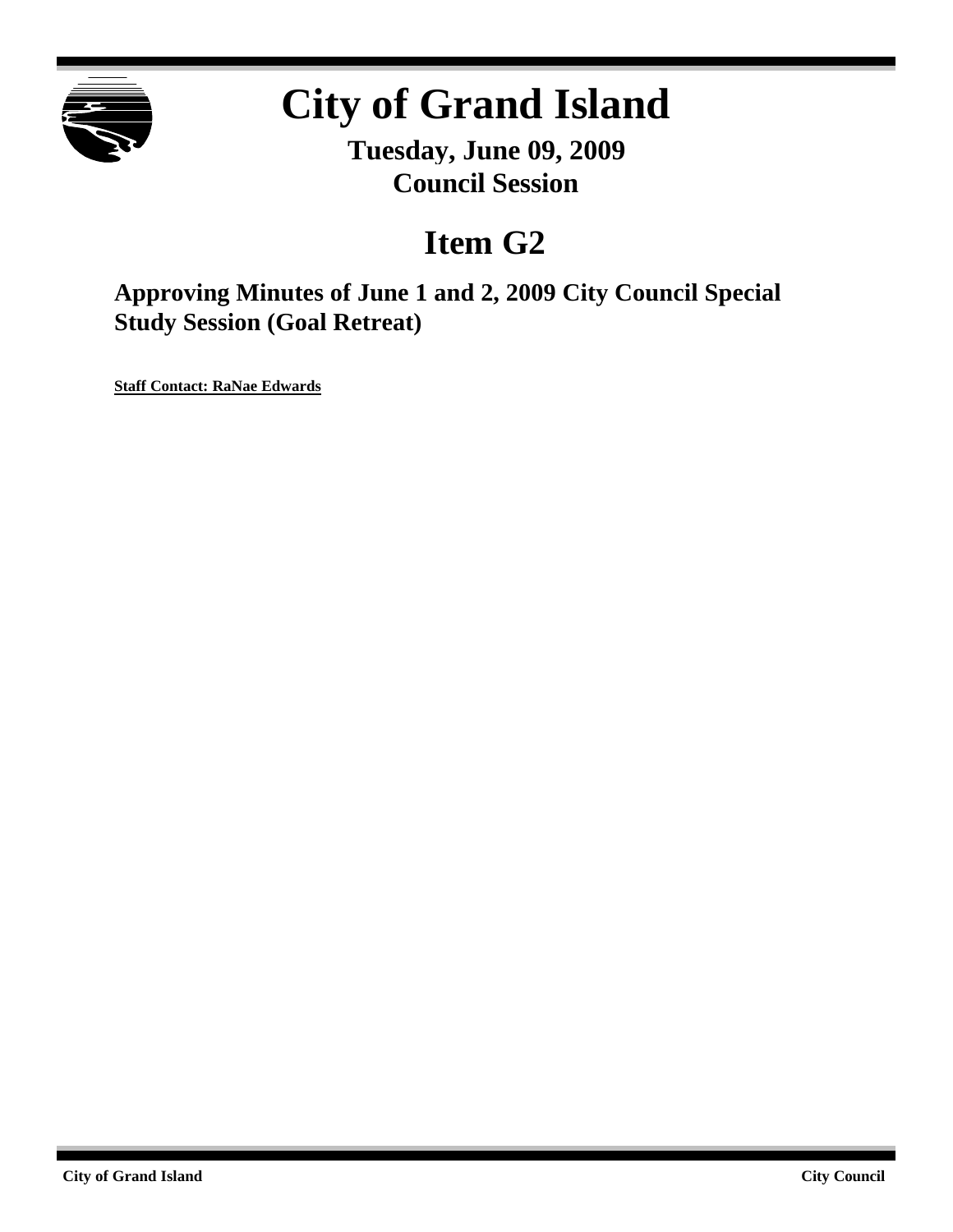## CITY OF GRAND ISLAND, NEBRASKA

# MINUTES OF CITY COUNCIL SPECIAL STUDY SESSION (GOALS RETREAT) June 1, 2009

Pursuant to due call and notice thereof, a Special Study Session (Goals Retreat) of the City Council of the City of Grand Island, Nebraska was conducted at the Edith Abbott Memorial Library, 211 N. Washington Street, on June 1, 2009. Notice of the meeting was given in the *Grand Island Independent* on May 27, 2009.

Mayor Margaret Hornady called the meeting to order at 6:05 p.m. The following Councilmember's were present: Gericke, Nickerson, Zapata, Ramsey, Carney, Haase, Niemann, and Meyer. Councilmember's Dugan and Gilbert were absent. The following City Officials were present: City Administrator Jeff Pederson, Deputy City Clerk Paul Briseno, City Attorney Dale Shotkoski, Public Works Director Steve Riehle, Finance Director David Springer, Building Department Director Craig Lewis, Emergency Management Director Jon Rosenlund, Fire Chief Troy Hughes, Human Resources Director Brenda Sutherland, Parks & Recreation Director Steve Paustian, Police Chief Steve Lamken, Planning Director Chad Nabity, Public Information Officer Wendy Meyer-Jerke and Utilities Director Gary Mader.

#### City Council Goals Retreat.

City Administrator Jeff Pederson gave a brief overview of the budget process to date as well as the process of Fiscal Health and Wellness.

Jon Johnson and Chris Fabian of the International City/County Managers Association presented "The Promise of Fiscal Health & Wellness (Prioritization)" program to counc il. The program consists of two parts, Fiscal Health which is the diagnosis of the budget and Fiscal Wellness which incorporates prioritization and strategic goal setting to align municipal programs with council results through mapping and prioritization.

Chirs and Jon incorporated the goals set by council, from the February 2009 Council retreat, to create result/goal areas within three main sections. The results include:

#### **Community Results**

- Quality of Life
- Stewardship of the Environment
- Safe Community
- Strategic, Sustainable and Maintained Development

#### **Quality Management Results**

- Effective, Efficient and Sustainable Organization
- Accessible and Transparent

#### **Governance Result**

• Stewardship of Resources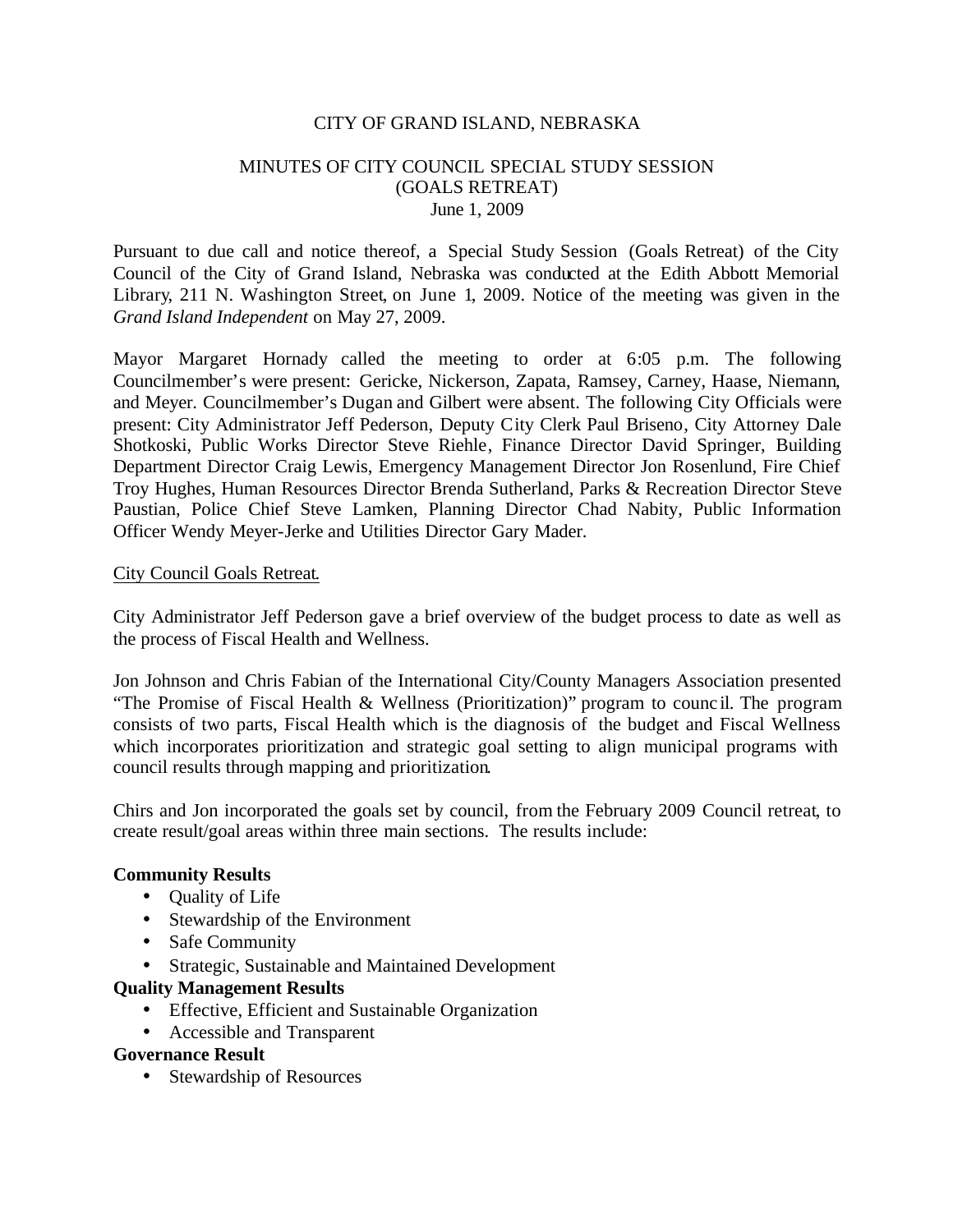Council participated in a result mapping exercise. Mapping the results defines what a Safe Community means to Council and staff. Council created seven areas within the Safe Community result.

Time allowed for the accomplishment of mapping for only one result. Stewardship of the Environment, Safe Community, Strategic, Sustainable and Maintained Development as well as Governance would be covered at the June  $2<sup>nd</sup>$  meeting.

ADJOURNMENT: The meeting was adjourned at 9:00 p.m.

Paul Briseno Deputy City Clerk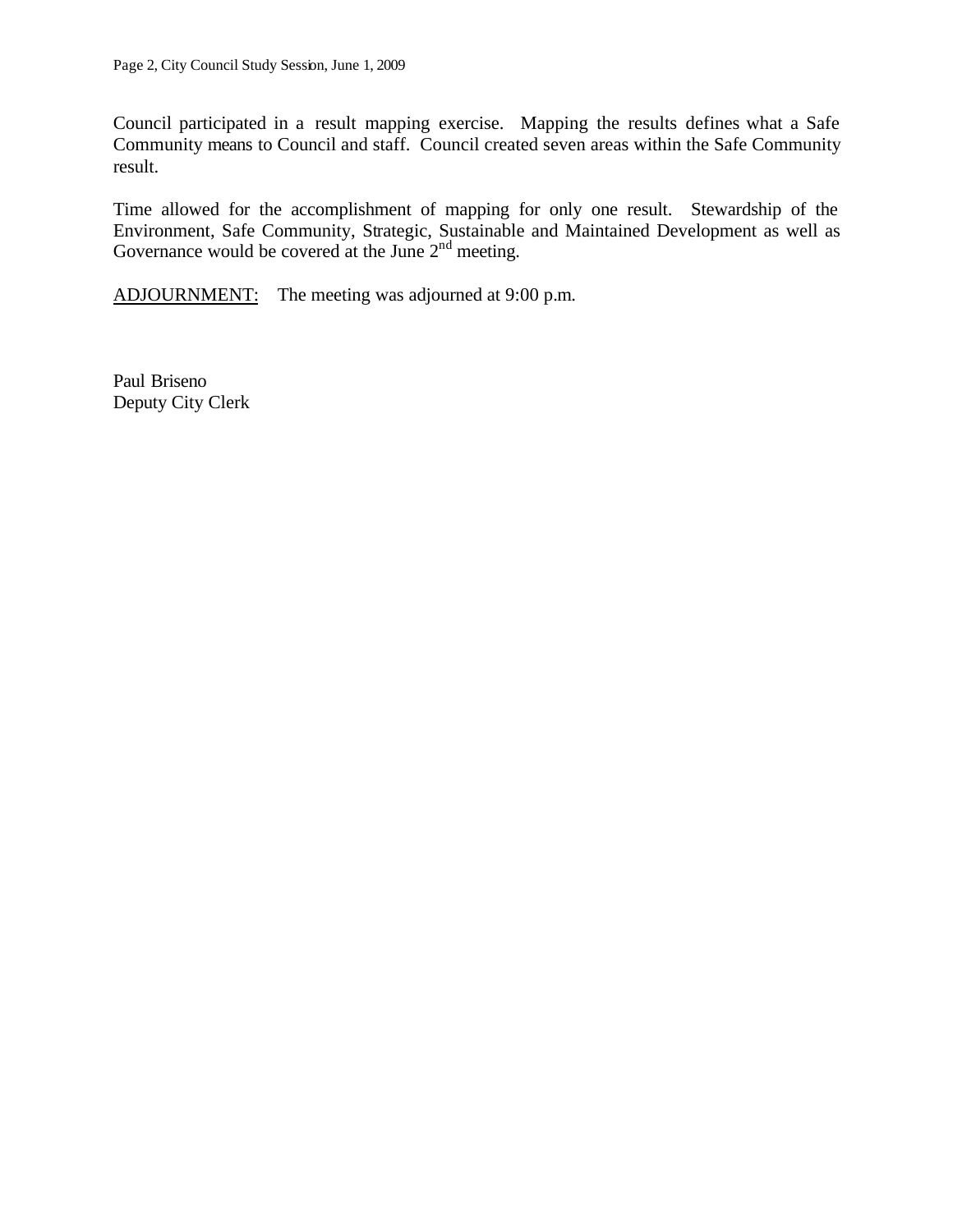## CITY OF GRAND ISLAND, NEBRASKA

# MINUTES OF CITY COUNCIL SPECIAL STUDY SESSION (GOALS RETREAT) June 2, 2009

Pursuant to due call and notice thereof, a Special Study Session (Goals Retreat) of the City Council of the City of Grand Island, Nebraska was conducted at the Edith Abbott Memorial Library, 211 N. Washington Street, on June 2, 2009. Notice of the meeting was given in the *Grand Island Independent* on May 27, 2009.

Mayor Margaret Hornady called the meeting to order at 6:00 p.m. The following Councilmember's were present: Gericke, Zapata, Ramsey, Dugan, Carney, Haase, Gilbert, Niemann, and Meyer. Councilmember Nickerson was absent. The following City Officials were present: City Administrator Jeff Pederson, Deputy City Clerk Paul Briseno, City Attorney Dale Shotkoski, Public Works Director Steve Riehle, Finance Director David Springer, Building Department Director Craig Lewis, Emergency Management Director Jon Rosenlund, Fire Chief Troy Hughes, Human Resources Director Brenda Sutherland, Parks & Recreation Director Steve Paustian, Police Chief Steve Lamken, Planning Director Chad Nabity, Library Director Steve Fosselman, and Utilities Director Gary Mader.

City Council Goals Retreat. Jon Johnson and Chris Fabian, Colorado Consultants with the International City/County Managers Association (ICMA) reviewed the following from last night's meeting:

- Community Results
- Quality Management Results
- Governance Results

Those present were asked to finish the sentence: "When the City \_\_\_\_\_, then the result of Quality of Life is accomplished." The consultant's then categorized each of the responses. The following categories were identified:

- Environment
- Housing
- Safe Community
- Recreation
- Jobs
- Transportation/Infrastructure
- Community Beautification
- Cultural & Arts
- Educational Opportunities
- Water Issues
- Health
- Overall Image

The next question answered by those present was "When the City \_\_\_\_\_\_, then the result of Stewardship of the Environment is accomplished." The following categories were identified: